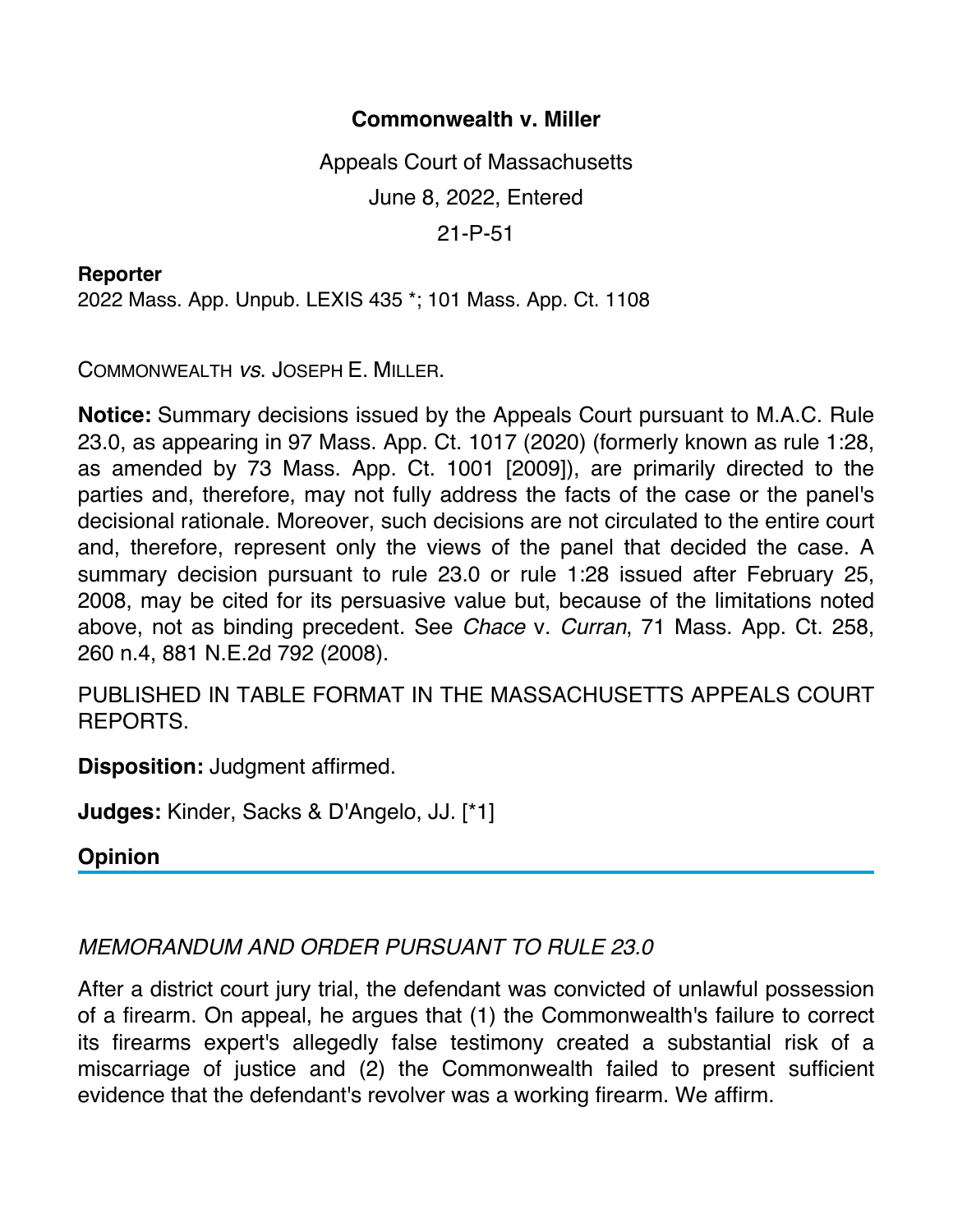1. *Firearms expert*. The defendant challenges the Commonwealth's failure to correct its firearms expert's allegedly false testimony regarding his qualifications. Defense counsel did not raise this issue at trial, so we review to determine whether any error created a substantial risk of a miscarriage of justice. See *Commonwealth* v. *Ware*, 482 Mass. 717, 721-722, 128 N.E.3d 29 (2019). That question turns on whether we have "a serious doubt whether the result of the trial might have been different had the error not been made." *Commonwealth* v. *LeFave*, 430 Mass. 169, 174, 714 N.E.2d 805 (1999).

"The Commonwealth may not present testimony at trial 'which [it] knows or should know is false'" (citation omitted). *Ware*, 482 Mass. at 721. "Nor may the Commonwealth, 'although not soliciting false evidence, allow[ ] it to go uncorrected when it appears" (citation omitted). *Id.* Unless the testimony [\*2] is blatantly false and pertains to an issue central to the Commonwealth's case, some cases suggest that a prosecutor need not correct false testimony where the defendant has access at trial to materials showing the testimony is false. See *id.* at 725.

Here, the Commonwealth's firearms expert gave different answers to two questions at voir dire and at trial. First, when asked at voir dire approximately how many times he had "personally test-fired firearms to certify them as functioning, operable, under Massachusetts law," he answered "150 times."1 When asked essentially the identical question at trial, however, he answered "approximately 400." Second, when asked at voir dire whether he had "previously appeared in court as an expert witness as to firearms identification and test-firing," he answered "[p]rior to this, no." When asked essentially the identical question at trial, however, he answered "yes" and that he had done so "[a]pproximately [twenty]" times.

Nevertheless, the defendant here has not shown, as he must, that the Commonwealth knew or should have known that the expert's *trial* testimony was false. See *Ware*, 482 Mass. at 721. Despite the discrepancies between the expert's voir dire and trial testimony, the [\*3] defendant has cited no evidence showing that it was the trial testimony, as opposed to the voir dire testimony, that was incorrect. And if the expert improperly understated his qualifications during voir dire (rather than improperly exaggerating them at trial), it is difficult to see how the defendant was prejudiced. The judge found the expert qualified based on the

<sup>1</sup> At voir dire, when defense counsel asked on cross-examination how many firearms the expert had test-fired in his career, the transcript states that the expert replied, "I would say hundred — four (phonetic . . . unclear word, noise) hundred." If we took this to mean that he had test-fired 400 firearms in his career, there would be less conflict between his voir dire and trial testimony. However, we assume arguendo, in the defendant's favor, that the testimony quoted in the text more accurately represents the expert's voir dire testimony.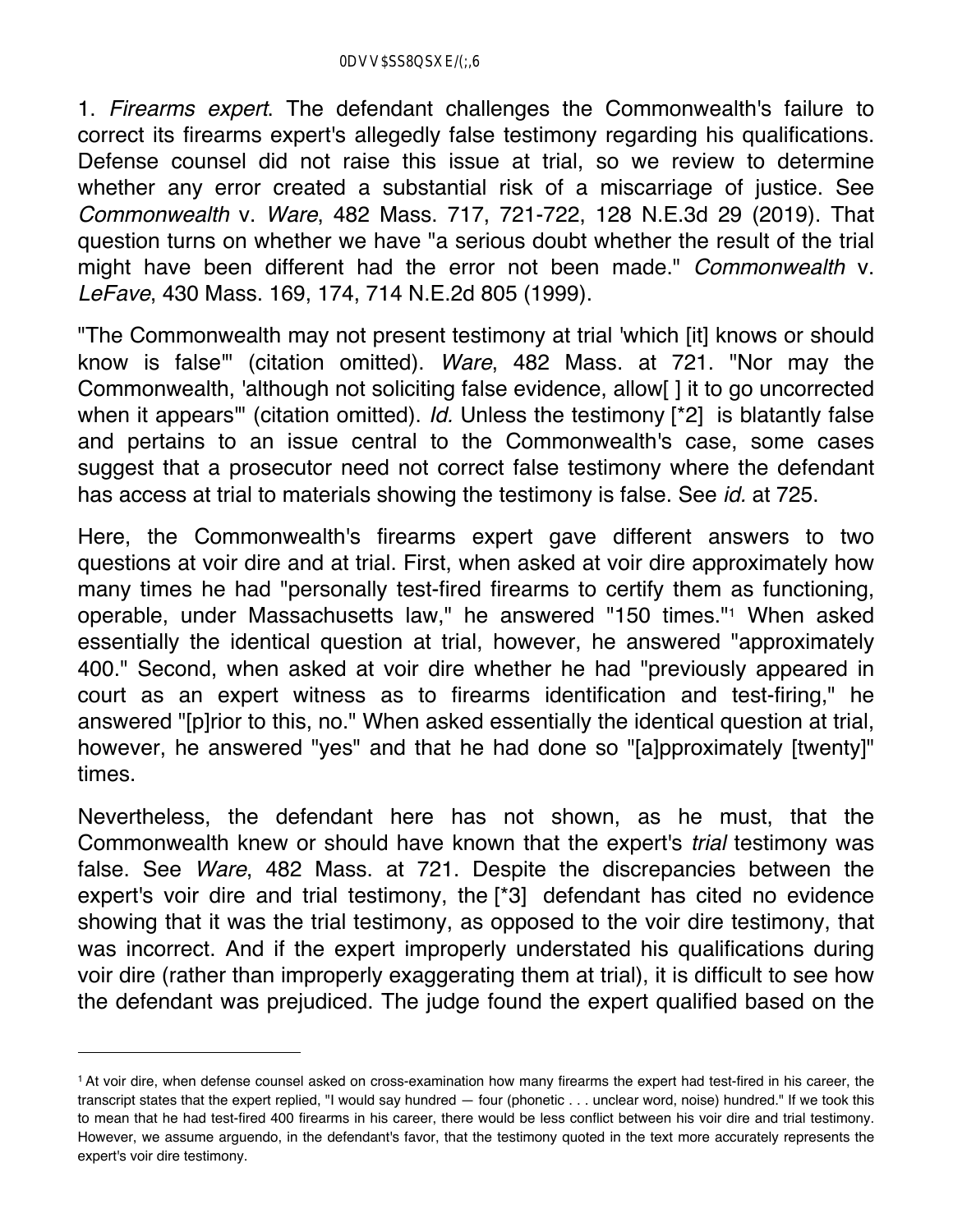voir dire testimony, and so surely would have done the same had the expert claimed at voir dire the greater qualifications to which he testified at trial.

Moreover, defense counsel, instead of cross-examining the expert at trial using the discrepancies with his voir dire testimony, used the expert's trial testimony for the defense's benefit. Counsel did so by pointing out that in all twenty cases where the expert had testified, he had opined that the firearm in question was "a legal firearm," thus painting the expert as believing (in counsel's words) that "[t]here's never been a firearms case where the firearm was not a legal firearm," and thereby suggesting that the expert was biased in favor of the Commonwealth. See *Commonwealth* v. *Alphas*, 430 Mass. 8, 13, 712 N.E.2d 575 (1999) (substantial risk of miscarriage of justice analysis takes into account whether counsel's failure to object [\*4] was reasonable tactical decision). See also *Commonwealth* v. *Mercado*, 383 Mass. 520, 525, 420 N.E.2d 330 (1981) (no error where defendant knew at trial about information that allegedly showed testimony was false and chose not to cross-examine or impeach witness on issue).

Therefore, on this record, the defendant has shown no error related to the expert's testimony, let alone one creating a substantial risk of a miscarriage of justice.

2. *Sufficiency of the evidence*. Next, the defendant argues that the Commonwealth failed to present sufficient evidence that the defendant's revolver was a working firearm, as required for a conviction of unlawful possession of a firearm. See *Commonwealth* v. *Ramsey*, 466 Mass. 489, 496-497, 995 N.E.2d 1110 (2013). We review to determine "whether, after viewing the evidence in the light most favorable to the prosecution, *any* rational trier of fact could have found the essential elements of the crime beyond a reasonable doubt." *Commonwealth* v. *Latimore*, 378 Mass. 671, 677, 393 N.E.2d 370 (1979), quoting *Jackson* v. *Virginia*, 443 U.S. 307, 319, 99 S. Ct. 2781, 61 L. Ed. 2d 560 (1979). We keep in mind that "[a]n inference, if not forbidden by some rule of law, need only be reasonable and possible; it need not be necessary or inescapable." *Commonwealth* v. *Beckett*, 373 Mass. 329, 341, 366 N.E.2d 1252 (1977).

"Firearm" is defined in relevant part by G. L. c. 140, § 121, as "a pistol, revolver or other weapon of any description, loaded or unloaded, from which a shot or bullet can be discharged and of which the length of the barrel [\*5] or barrels is less than 16 inches". "The burden on the Commonwealth in proving that the weapon is a firearm in the statutory sense is not a heavy one. It requires only that the Commonwealth present *some* competent evidence from which the jury reasonably can draw inferences that the weapon will fire." *Commonwealth* v. *Nieves*, 43 Mass. App. Ct. 1, 2, 680 N.E.2d 561 (1997). Where the weapon is damaged, it must be capable of discharging a bullet "with a 'relatively slight repair, replacement, or